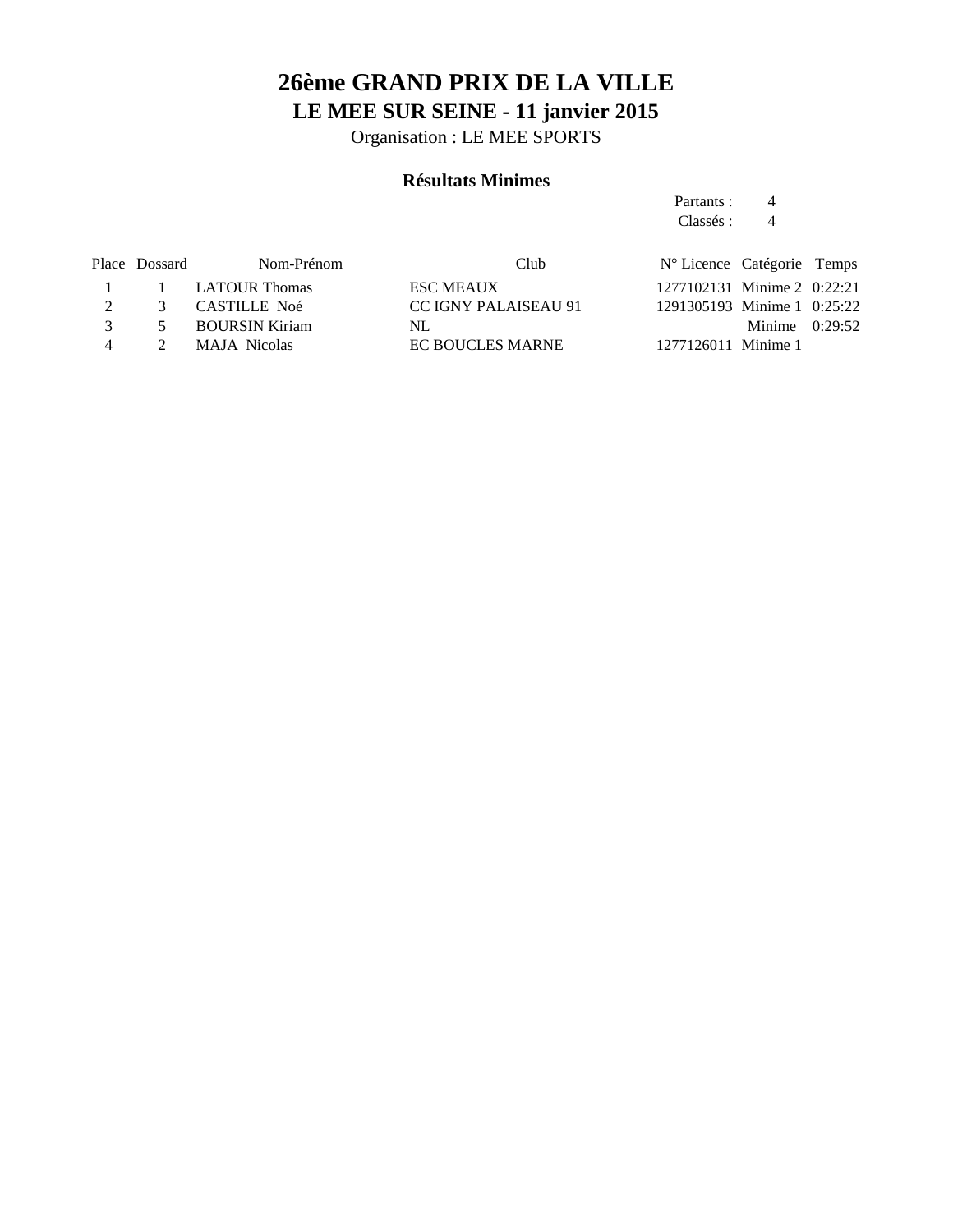# **26ème GRAND PRIX DE LA VILLE LE MEE SUR SEINE - 11 janvier 2015**

Organisation : LE MEE SPORTS

## **Résultats Cadets et Cadettes**

|               |               |                       |                            | Partants :                 |         |         |
|---------------|---------------|-----------------------|----------------------------|----------------------------|---------|---------|
|               |               |                       |                            | Classés :                  | 5       |         |
|               | Place Dossard | Nom-Prénom            | Club                       | N° Licence Catégorie Temps |         |         |
|               | 23            | LEVEQUE Grégoire      | <b>ESC MEAUX</b>           | 1277102EC Cadet 1          |         | 0:29:39 |
| 2             | 22            | <b>BOREL Erwan</b>    | <b>JS FERTE GAUCHER</b>    | 1277114238                 | Cadet 2 | 0:32:30 |
| $\mathcal{E}$ | 24            | <b>LECUNFF Maelle</b> | <b>VC SAVIGNY SUR ORGE</b> | 1291301051                 | Cadette | 0:35:45 |
| 4             | 21            | <b>GORKA</b> Yann     | <b>JS FERTE GAUCHER</b>    | 1277114060                 | Cadet 2 |         |
|               | 25            | <b>CAJET</b> Juliette | NL                         |                            | Cadette |         |